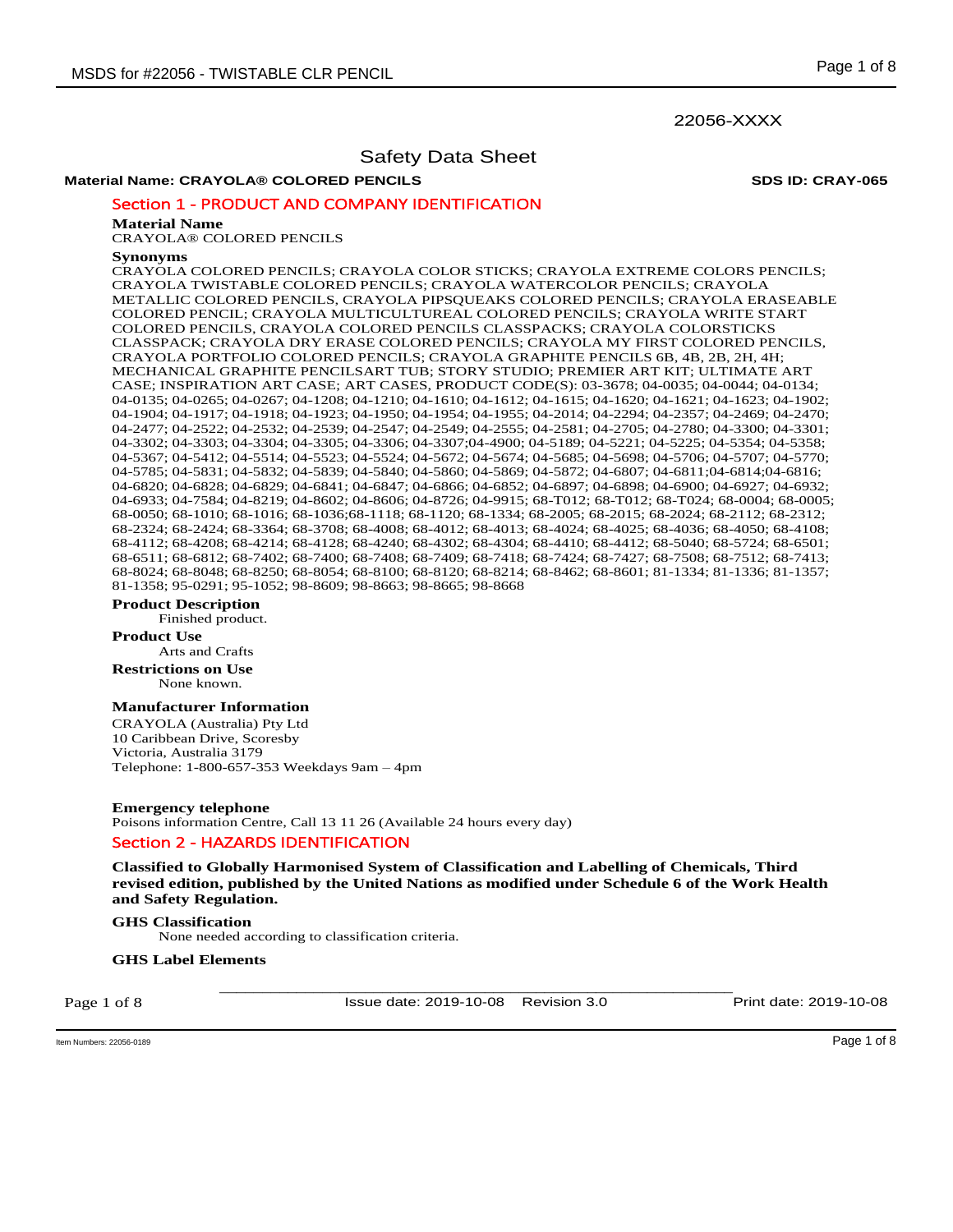## **Material Name: CRAYOLA® COLORED PENCILS SDS ID: CRAY-065**

## **Symbol(s)**

None needed according to classification criteria.

#### **Signal Word**

None needed according to classification criteria

#### **Hazard Statement(s)**

None needed according to classification criteria.

#### **Precautionary Statement(s)**

#### **Prevention**

None needed according to classification criteria.

#### **Response**

None needed according to classification criteria.

#### **Storage**

None needed according to classification criteria.

#### **Disposal**

Dispose of contents/container in accordance with local/regional/national/international regulations.

# **Other Hazards Which Do Not Result in Classification**

## None known.

## Section 3 - COMPOSITION / INFORMATION ON INGREDIENTS

| CAS           | <b>Component Name</b>                                                                                                                                                                                                    | Percent |
|---------------|--------------------------------------------------------------------------------------------------------------------------------------------------------------------------------------------------------------------------|---------|
| Not Available | Product has been certified as non-toxic by the Art and<br>Creative Materials Institute, Inc. and conforms to ASTM<br>D-4236 Standard Practice for Labeling Art Materials for<br>acute and chronic adverse health hazards | 60-100  |

## Section 4 - FIRST AID MEASURES

#### **Inhalation**

It is unlikely that emergency treatment will be required. Remove from exposure. Get medical attention, if needed.

#### **Skin**

It is unlikely that emergency treatment will be required. If adverse effects occur, wash with soap or mild detergent and large amounts of water. Get medical attention, if needed.

#### **Eyes**

It is unlikely that emergency treatment will be required. Flush eyes with plenty of water for at least 15 minutes. If eye irritation persists: Get medical advice/attention.

#### **Ingestion**

Call a poison control center or doctor immediately for treatment advice.

#### **Most Important Symptoms/Effects**

#### **Symptoms: Immediate**

No information on significant adverse effects.

## **Symptoms: Delayed**

No information on significant adverse effects.

# **Indication of any immediate medical attention and special treatment needed**

Treat symptomatically and supportively.

Page 2 of 8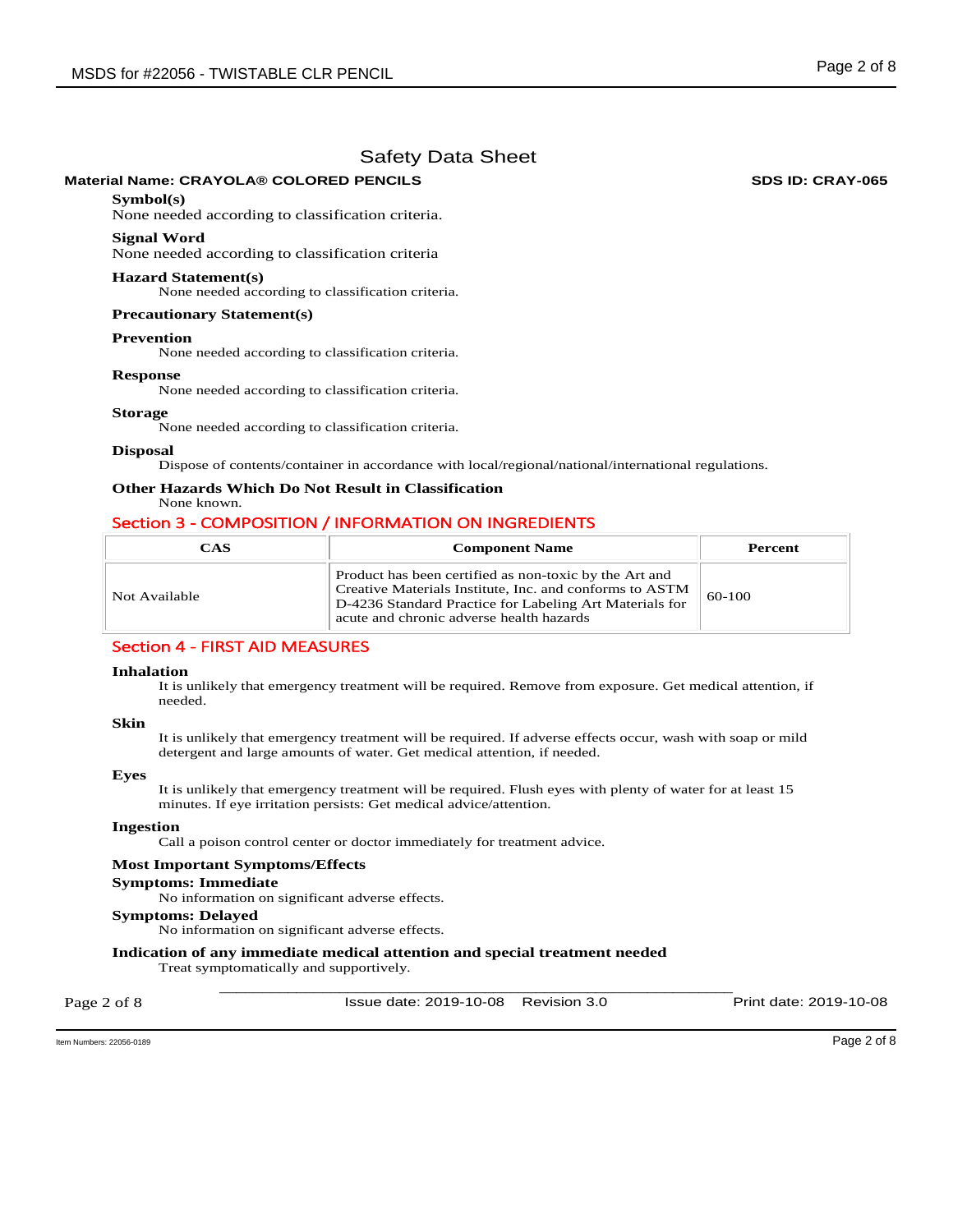# **Material Name: CRAYOLA® COLORED PENCILS SDS ID: CRAY-065**

## Section 5 - FIRE FIGHTING MEASURES

## **Extinguishing Media**

**Suitable Extinguishing Media**  Water, carbon dioxide, regular dry chemical, regular foam.

**Unsuitable Extinguishing Media** None known.

#### **Special Hazards Arising from the Chemical**  Slight fire hazard.

**Hazardous Combustion Products** 

Oxides of carbon.

#### **Special Protective Equipment and Precautions for Firefighters**

Wear protective clothing and equipment suitable for the surrounding fire.

#### **Fire Fighting Measures**

Move container from fire area if it can be done without risk. Avoid inhalation of material or combustion byproducts. Stay upwind and keep out of low areas.

**Hazchem/Emergency Action Code**  Not specified

# Section 6 - ACCIDENTAL RELEASE MEASURES

#### **Personal Precautions, Protective Equipment and Emergency Procedures**

Wear personal protective clothing and equipment, see Section 8.

#### **Environmental Precautions**

Avoid release to the environment.

### **Methods and Materials for Containment and Cleaning Up**

Stop leak if possible without personal risk. Collect spilled material in appropriate container for disposal.

## Section 7 - HANDLING AND STORAGE

#### **Precautions for Safe Handling**

Wash thoroughly after handling. Use methods to minimize dust.

## **Conditions for Safe Storage, Including any Incompatibilities**

None needed according to classification criteria. Store and handle in accordance with all current regulations and standards. See original container for storage recommendations. Keep separated from incompatible substances.

## **Incompatible Materials**

oxidizing materials

## Section 8 - EXPOSURE CONTROLS / PERSONAL PROTECTION

#### **Component Exposure Limits**

Australia and ACGIH have not developed exposure limits for any of this product's components.

## **ACGIH - Threshold Limit Values - Biological Exposure Indices (BEI)**

There are no biological limit values for any of this product's components.

## **Engineering Controls**

Based on available information, additional ventilation is not required.

Page 3 of 8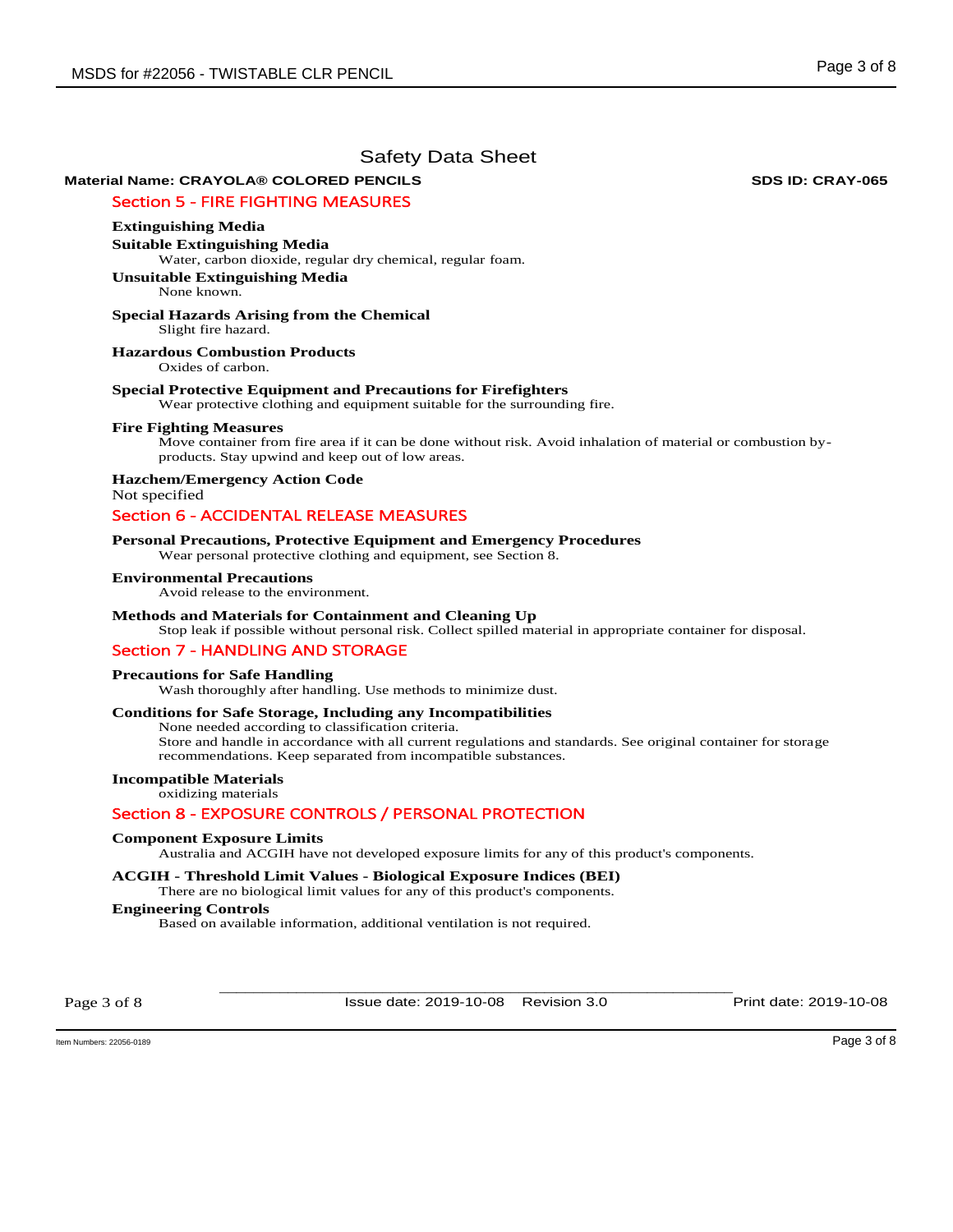# **Material Name: CRAYOLA® COLORED PENCILS SDS ID: CRAY-065**

# **Individual Protection Measures, such as Personal Protective Equipment**

## **Eye/face protection**

Eye protection not required under normal conditions.

# **Skin Protection**

Protective clothing is not required under normal conditions.

#### **Respiratory Protection**

No respirator is required under normal conditions of use. Under conditions of frequent use or heavy exposure, respiratory protection may be needed.

## **Glove Recommendations**

Protective gloves are not required under normal conditions.

## Section 9 - PHYSICAL AND CHEMICAL PROPERTIES

| Appearance                                | multiple various colors               | <b>Physical State</b>                             | solid                  |
|-------------------------------------------|---------------------------------------|---------------------------------------------------|------------------------|
| Odor                                      | Wood odor                             | Color                                             | multiple               |
| <b>Odor Threshold</b>                     | (Mild)                                | рH                                                | Not.<br>available      |
| <b>Melting Point</b>                      | Not available                         | <b>Boiling Point</b>                              | 100 °C                 |
| <b>Boiling Point Range</b>                | Not available                         | <b>Freezing point</b>                             | Not.<br>available      |
| <b>Evaporation Rate</b>                   | Not available                         | Flammability (solid, gas)                         | Not.<br>available      |
| <b>Autoignition</b><br><b>Temperature</b> | Not available                         | <b>Flash Point</b>                                | Not.<br>available      |
| <b>Lower Explosive</b><br>Limit           | Not available                         | <b>Decomposition</b><br>temperature               | Not.<br>available      |
| <b>Upper Explosive</b><br>Limit           | Not available                         | <b>Vapor Pressure</b>                             | Not<br>available       |
| <b>Vapor Density</b><br>$(air=1)$         | Not available                         | Specific Gravity (water=1)                        | Not.<br>available      |
| <b>Water Solubility</b>                   | (Insoluble)                           | <b>Partition coefficient: n-</b><br>octanol/water | Not.<br>available      |
| <b>Viscosity</b>                          | Not available                         | <b>Kinematic viscosity</b>                        | Not.<br>available      |
| <b>Solubility (Other)</b>                 | Not available                         | <b>Density</b>                                    | $8.8 - 9.3$<br>lbs/gal |
| <b>Physical Form</b>                      | Solid core in wood or<br>plastic case | <b>Molecular Weight</b>                           | Not.<br>available      |

## Section 10 - STABILITY AND REACTIVITY

## **Reactivity**

No hazard expected.

#### **Chemical Stability**

Stable at normal temperatures and pressure.

Page 4 of 8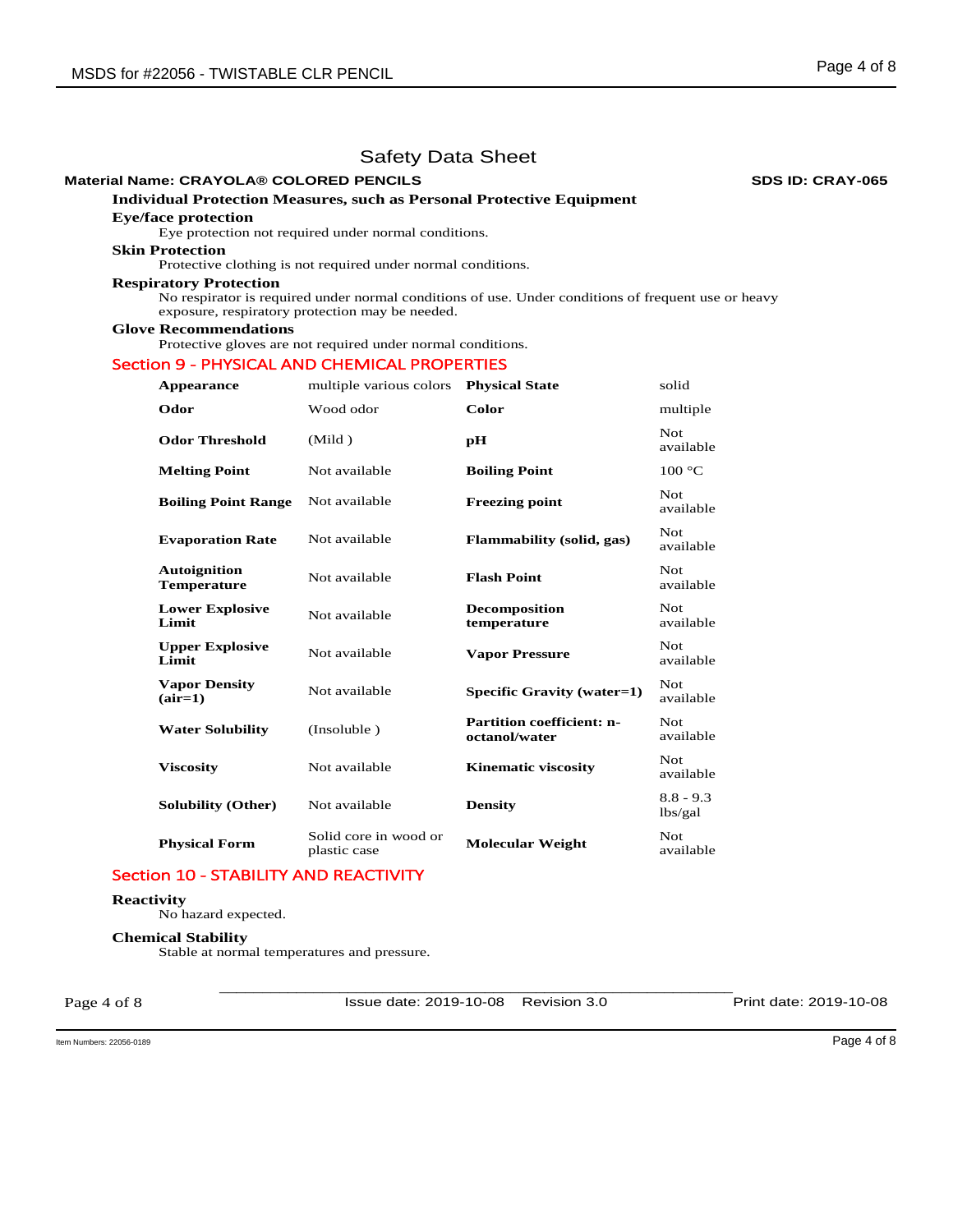## **Material Name: CRAYOLA® COLORED PENCILS SDS ID: CRAY-065**

**Possibility of Hazardous Reactions** Will not polymerize.

## **Conditions to Avoid** None reported.

**Incompatible Materials** oxidizing materials

**Hazardous decomposition products**  Oxides of carbon.

## Section 11 - TOXICOLOGICAL INFORMATION

# **Information on Likely Routes of Exposure**

## **Inhalation**

No information on significant adverse effects.

## **Skin Contact**

No information on significant adverse effects.

**Eye Contact**  No information on significant adverse effects.

## **Ingestion**

No information on significant adverse effects.

#### **Acute and Chronic Toxicity**

#### **Component Analysis - LD50/LC50**

The components of this material have been reviewed in various sources and no selected endpoints have been identified.

## **Product Toxicity Data**

## **Acute Toxicity Estimate**

No data available.

#### **Immediate Effects**

No information on significant adverse effects.

#### **Delayed Effects**

No information on significant adverse effects.

#### **Irritation/Corrosivity Data**

None

**Respiratory Sensitization**  No information available for the product.

## **Dermal Sensitization**

No information available for the product.

#### **Component Carcinogenicity**

None of this product's components are listed by ACGIH, IARC, NTP, DFG or OSHA.

#### **Germ Cell Mutagenicity**

No information available for the product.

#### **Reproductive Toxicity**

No information available for the product.

## **Specific Target Organ Toxicity - Single Exposure**

No target organs identified.

Page 5 of 8

\_\_\_\_\_\_\_\_\_\_\_\_\_\_\_\_\_\_\_\_\_\_\_\_\_\_\_\_\_\_\_\_\_\_\_\_\_\_\_\_\_\_\_\_\_\_\_\_\_\_\_\_\_\_\_\_\_\_\_\_ Issue date: 2019-10-08 Revision 3.0 Print date: 2019-10-08

Item Numbers: 22056-0189 Page 5 of 8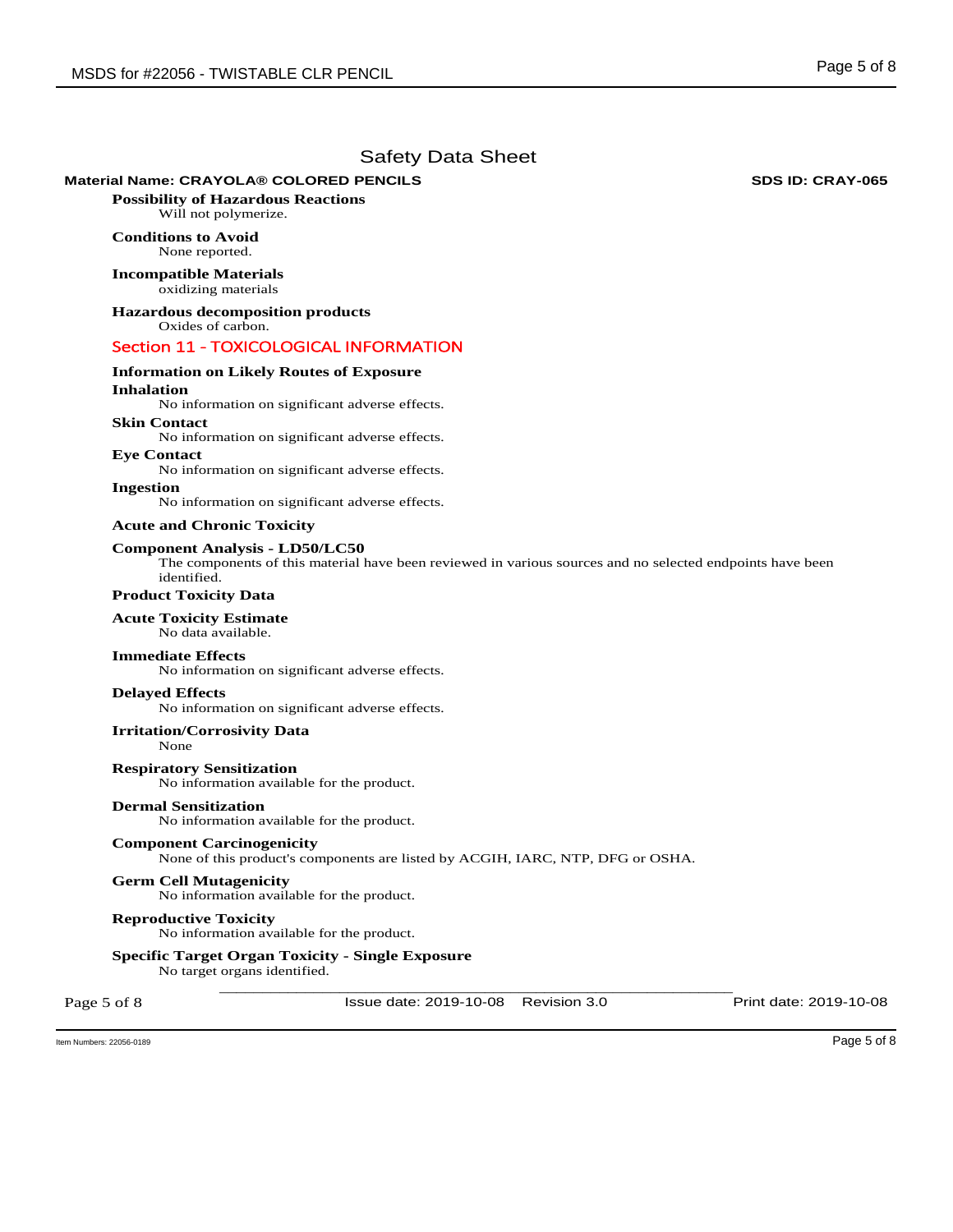## **Material Name: CRAYOLA® COLORED PENCILS SDS ID: CRAY-065**

**Specific Target Organ Toxicity - Repeated Exposure** 

No target organs identified.

## **Aspiration hazard**

No information available for product.

**Medical Conditions Aggravated by Exposure** No data available.

## Section 12 - ECOLOGICAL INFORMATION

## **Ecotoxicity**

No information available for the product.

## **Component Analysis - Aquatic Toxicity**

No LOLI ecotoxicity data are available for this product's components.

## **Persistence and Degradability**

No information available for the product.

#### **Bioaccumulative Potential**

No information available for the product.

#### **Mobility in soil**

No information available for the product.

**Other adverse effects**  No data available

## Section 13 - DISPOSAL CONSIDERATIONS

#### **Disposal Methods**

Dispose in accordance with all applicable regulations.

## Section 14 - TRANSPORT INFORMATION

## **ADG Information:**

**Further information:** Not regulated as dangerous goods.

IATA Information: **Further information:** Not regulated as dangerous goods.

ICAO Information: **Further information:** Not regulated as dangerous goods.

IMDG Information: **Further information:** Not regulated as dangerous goods.

#### **International Bulk Chemical Code**

This material does not contain any chemicals required by the IBC Code to be identified as dangerous chemicals in bulk.

**Hazchem/Emergency Action Code**  Not specified

## Section 15 - REGULATORY INFORMATION

#### **Australia Regulations**

**Work Health and Safety Regulations - Prohibited Carcinogens**  No component(s) are listed on the Prohibited Carcinogens list.

Page 6 of 8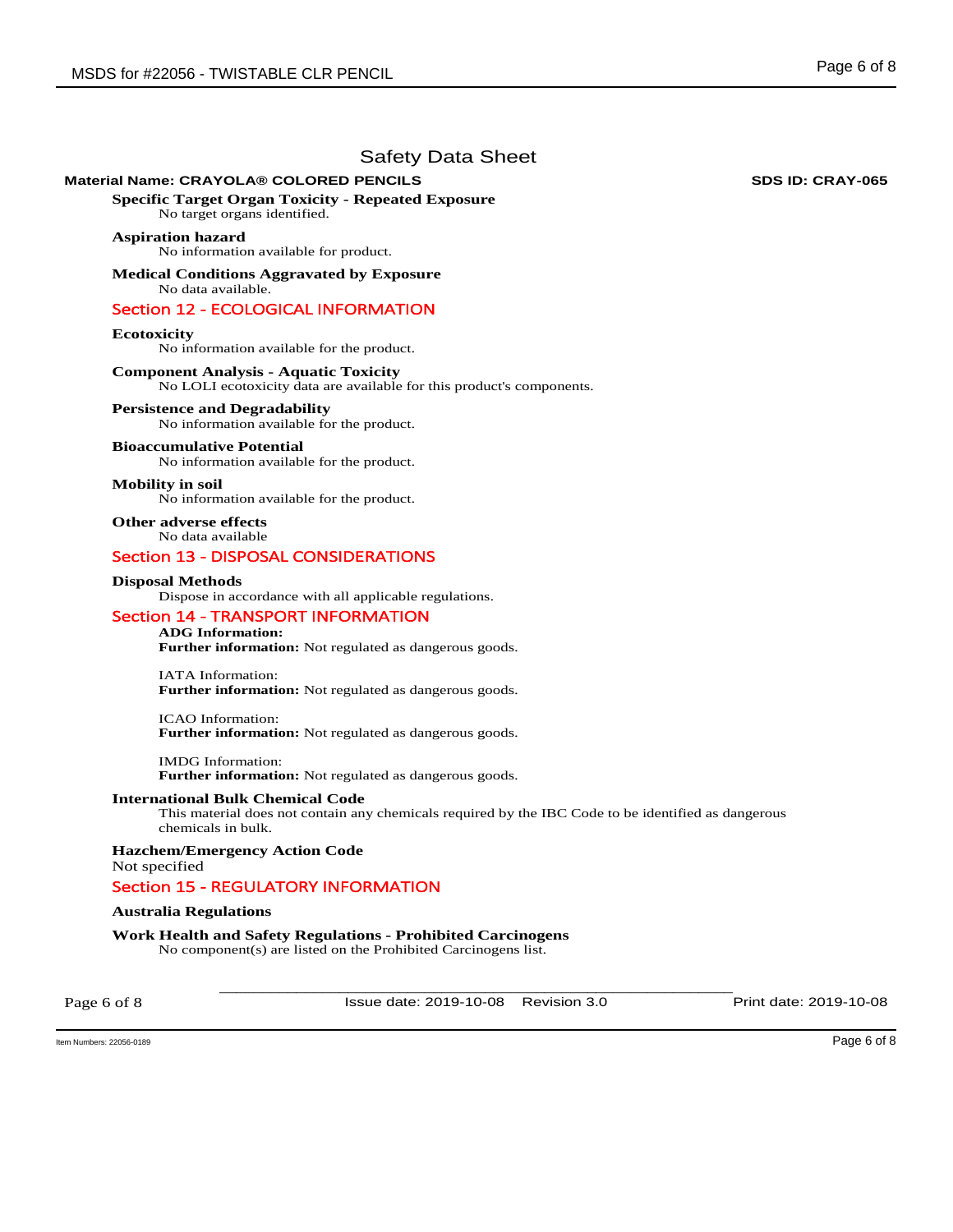## **Material Name: CRAYOLA® COLORED PENCILS SDS ID: CRAY-065**

**Work Health and Safety Regulations - Restricted Carcinogens**  No component(s) are listed on the Restricted Carcinogens list.

**Work Health and Safety Regulations - Restricted Hazardous Chemicals**  No component(s) are listed on the Restricted Hazardous Chemicals list

**Australia Work Health and Safety Regulations - Hazardous Chemicals Requiring Health Monitoring** 

None of this product's components are on the list.

### Section 16 - OTHER INFORMATION

#### **NFPA Ratings**

Health: 1 Fire: 1 Instability: 0 Hazard Scale:  $0 =$  Minimal  $1 =$  Slight  $2 =$  Moderate  $3 =$  Serious  $4 =$  Severe

#### **Summary of Changes**

2/26/2018 - Update to Section(s) 1.

#### **Preparation Date**

1/12/2017

# **Revision date**

3/7/2018

#### **Key / Legend**

ACGIH - American Conference of Governmental Industrial Hygienists; ADR - European Road Transport; AU - Australia; BOD - Biochemical Oxygen Demand; C - Celsius; CA - Canada; CA/MA/MN/NJ/PA - California/Massachusetts/Minnesota/New Jersey/Pennsylvania\*; CAS - Chemical Abstracts Service; CERCLA - Comprehensive Environmental Response, Compensation, and Liability Act; CFR - Code of Federal Regulations (US); CLP - Classification, Labelling, and Packaging; CN - China; CPR - Controlled Products Regulations; DFG - Deutsche Forschungsgemeinschaft; DOT - Department of Transportation; DSD - Dangerous Substance Directive; DSL - Domestic Substances List; EC – European Commission; EEC - European Economic Community; EIN - European Inventory of (Existing Commercial Chemical Substances); EINECS - European Inventory of Existing Commercial Chemical Substances; ENCS - Japan Existing and New Chemical Substance Inventory; EPA - Environmental Protection Agency; EU - European Union; F - Fahrenheit; F - Background (for Venezuela Biological Exposure Indices); IARC - International Agency for Research on Cancer; IATA - International Air Transport Association; ICAO - International Civil Aviation Organization; IDL - Ingredient Disclosure List; IDLH - Immediately Dangerous to Life and Health; IMDG - International Maritime Dangerous Goods; ISHL - Japan Industrial Safety and Health Law; IUCLID - International Uniform Chemical Information Database; JP - Japan; Kow - Octanol/water partition coefficient; KR KECI Annex 1 - Korea Existing Chemicals Inventory (KECI) / Korea Existing Chemicals List (KECL); KR KECI Annex 2 - Korea Existing Chemicals Inventory (KECI) / Korea Existing Chemicals List (KECL) , KR - Korea; LD50/LC50 - Lethal Dose/ Lethal Concentration; LEL - Lower Explosive Limit; LLV - Level Limit Value; LOLI - List Of LIsts™ - ChemADVISOR's Regulatory Database; MAK - Maximum Concentration Value in the Workplace; MEL - Maximum Exposure Limits; MX – Mexico; Ne-Non-specific; NFPA - National Fire Protection Agency; NIOSH - National Institute for Occupational Safety and Health; NJTSR - New Jersey Trade Secret Registry; Nq - Non-quantitative; NSL – Non-Domestic Substance List (Canada); NTP - National Toxicology Program; NZ - New Zealand; OSHA - Occupational Safety and Health Administration; PEL- Permissible Exposure Limit; PH - Philippines; RCRA - Resource Conservation and Recovery Act; REACH- Registration, Evaluation, Authorisation, and restriction of Chemicals; RID - European Rail Transport; SARA - Superfund Amendments and Reauthorization Act; Sc - Semi-quantitative; STEL - Short-term Exposure Limit; TCCA – Korea Toxic Chemicals Control Act; TDG - Transportation of Dangerous Goods; TLV - Threshold Limit Value; TSCA - Toxic Substances Control Act; TW – Taiwan; TWA - Time Weighted Average; UEL - Upper Explosive Limit; UN/NA - United Nations /North American; US - United States; VLE - Exposure Limit Value (Mexico); VN (Draft) - Vietnam (Draft); WHMIS - Workplace Hazardous Materials Information System (Canada).

Page 7 of 8